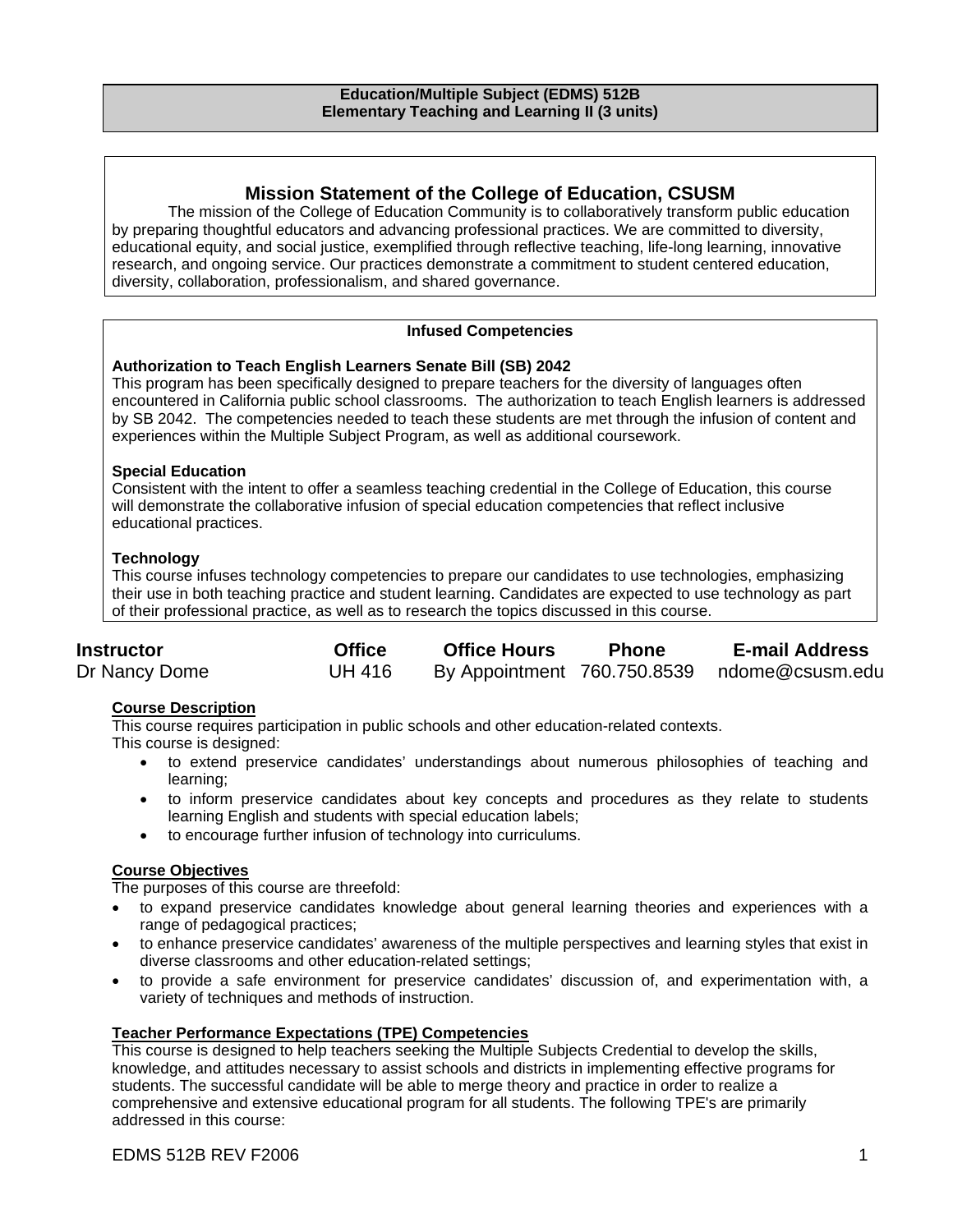TPE 6d – Engaging and supporting all learners (IEP, Best Practices I Movie)

TPE 9 – Instructional Planning (Long Range Plan, Peer Teaching)

TPE 14 – Educational technology (Long Range Plan, Best Practices I Movie)

These TPEs will be uploaded to TaskStream as part of the course requirements. The purpose of the portfolio is to assess how well you meet the TPEs. Although all the artifacts you place (more than 1 per TPE) in your portfolio have been assessed/graded by your professors, it is not clear if you have a thorough understanding of the TPEs and can make the connection between the assignments completed in class with the teaching you have experienced and the TPEs. Your task to write a cogent reflective essay for each TPE on how the artifacts you have chosen provide evidence that shows you have demonstrated meeting each TPE. Each narrative must include a: a) description b) analysis and c) reflection.

## **Required Text**

- Tomlinson, C. A. (1999). *The Differentiated Classroom: Responding to the needs of all learners.*  Alexandria, VA: Association for Supervision and Curriculum Development. ISBN # 0-87120-342- 1 (Available as an e-book online.)
- Choate, J. S. (2004) *Successful Inclusive Teaching (4rd ed.)* Needham, MA: Allyn & Bacon.
- Villa, R. and Thousand, J. (2005). *Creating an Inclusive School*. (2<sup>nd</sup> ed.) Alexandria, VA: Association for Supervision and Curriculum Development.
- Marion, Valadez, and Woo (2003). *Elementary Teaching and Learning.* Needham Heights, MA: Allyn and Bacon. (Compiled Reader=CR)
- TaskStream Electronic Portfolio, Must register and pay fee online prior to first class @ www.TaskStream.com (register for 2 year minimum).

## **Accommodation for Disabilities**

Please discuss your needs with the instructor within the first week of the semester & contact Disabled Student Services, 5025A Craven Hall, (760) 750-4905 or (760) 750-4909 (TDD).

## **Plagiarism**

All work submitted for this course should reflect students' efforts. When relying on supporting documents authored by others, cite them clearly and completely using American Psychological Association (APA) manual, 5<sup>th</sup> edition. Failure to do so may result in failure of the course.

## **Grading Policy**

All students will come prepared to class; readings and homework assignments are listed on the dates on which they are due.

All required work is expected to be on time. One grade level will be deducted for each class meeting for which it is late (e.g., an "A" assignment that is submitted one class session late will be marked down to a "B"). Unless prior instructor approval is secured, assignments will not be accepted three class sessions after which they are due. Exceptions will be handled on a case-by-case basis, as determined by the instructor.

It is expected that students will proofread and edit their assignments prior to submission. Students will ensure that the text is error-free (grammar, spelling), and ideas are logically and concisely presented. The assignment's grade will be negatively affected as a result of this oversight. Each written assignment will be graded approximately 80% on content and context (detail, logic, synthesis of information, depth of analysis, etc.), and 20% on mechanics (grammar, syntax, spelling, format, uniformity of citation, etc.). All citations, where appropriate, will use American Psychological Association (APA) format. Consult American Psychological Association (APA) Manual, 5<sup>th</sup> edition for citation guidance.

Grading will also include a component of "professional demeanor." Students will conduct themselves in ways that are generally expected of those who are entering the education profession. This includes but is not limited to:

- On-time arrival to all class sessions;
- Advance preparation of readings and timely submission of assignments;
- Respectful participation in all settings (e.g., whole group, small group, in/outside of class);
- Carefully considered, culturally aware approaches to solution-finding.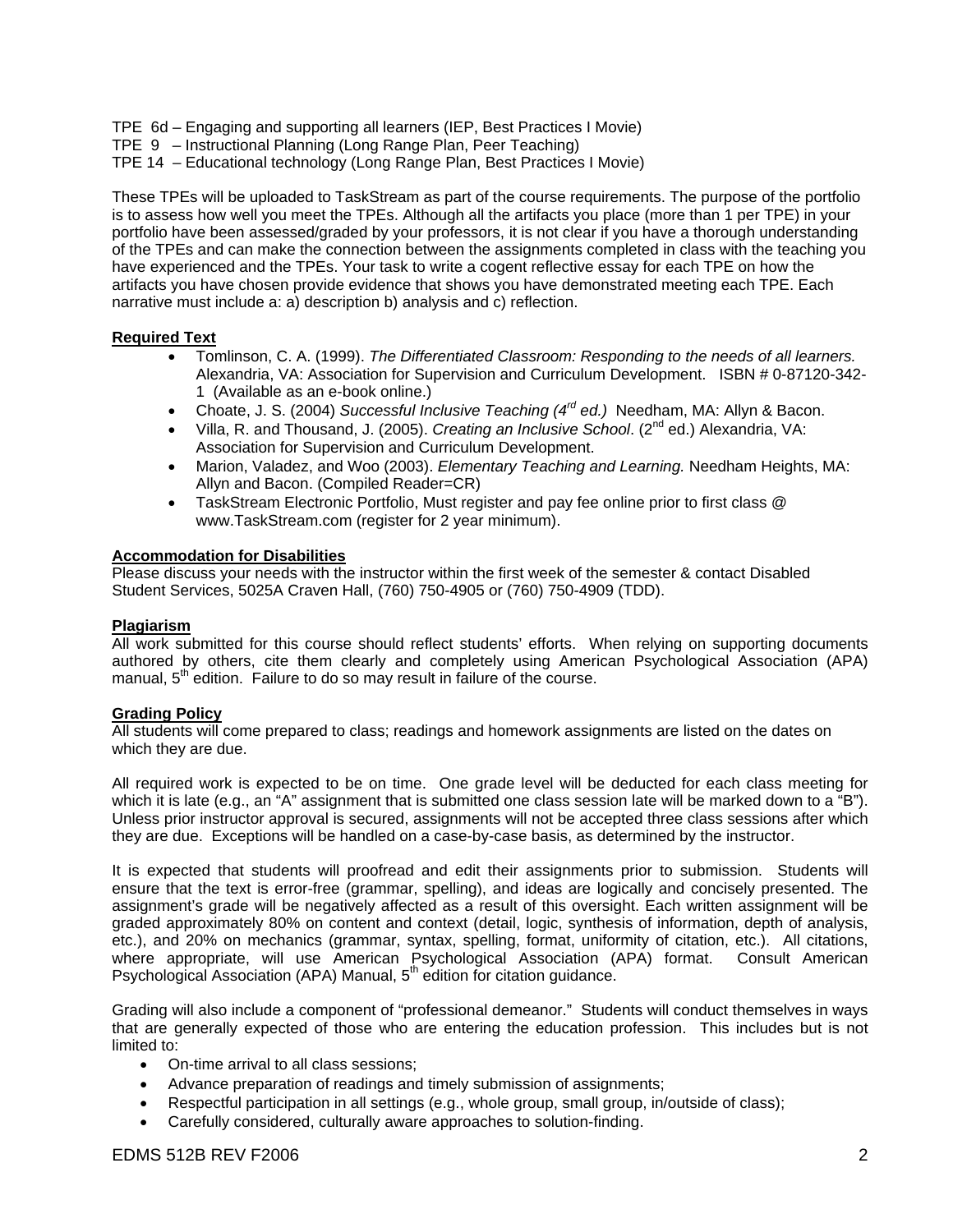| <b>Course Assignments</b>                                                                                                                |                                |                     |                        |                    |  |
|------------------------------------------------------------------------------------------------------------------------------------------|--------------------------------|---------------------|------------------------|--------------------|--|
| Long Range Plan                                                                                                                          |                                |                     | 20 points              |                    |  |
| IEP                                                                                                                                      |                                |                     | 10 points              |                    |  |
| Philosophy Statement/Letter                                                                                                              |                                |                     | 10 points<br>10 points |                    |  |
|                                                                                                                                          | Demonstration Lesson - I Movie |                     |                        |                    |  |
| Electronic Portfolio/TaskStream Submissions<br>Disability matrix<br>Silk Scarf Lesson Plan or Conceptual Framework Activity<br>Hot Topic |                                |                     | 10 points              |                    |  |
|                                                                                                                                          |                                |                     | 10 points              |                    |  |
|                                                                                                                                          |                                |                     | 10 points<br>5 points  |                    |  |
|                                                                                                                                          |                                |                     |                        |                    |  |
| <b>Total</b>                                                                                                                             |                                |                     | 100 points             |                    |  |
| <b>Grading Scale</b>                                                                                                                     |                                |                     |                        |                    |  |
| $A = 93 - 100$                                                                                                                           | $B+=86-89$                     | $C_{\pm} = 77 - 79$ |                        |                    |  |
| $A = 90 - 92$                                                                                                                            | $B = 83 - 86$                  | $C = 73 - 76$       | $D=60-69$              | $F = 59$ or lower. |  |

**Please note assignments are due whether or not you are present in class that day.** 

 $C - 70 - 72$ 

B-=80-82

**While this syllabus is carefully planned, it may be modified at any time in response to the needs and interests of the class.**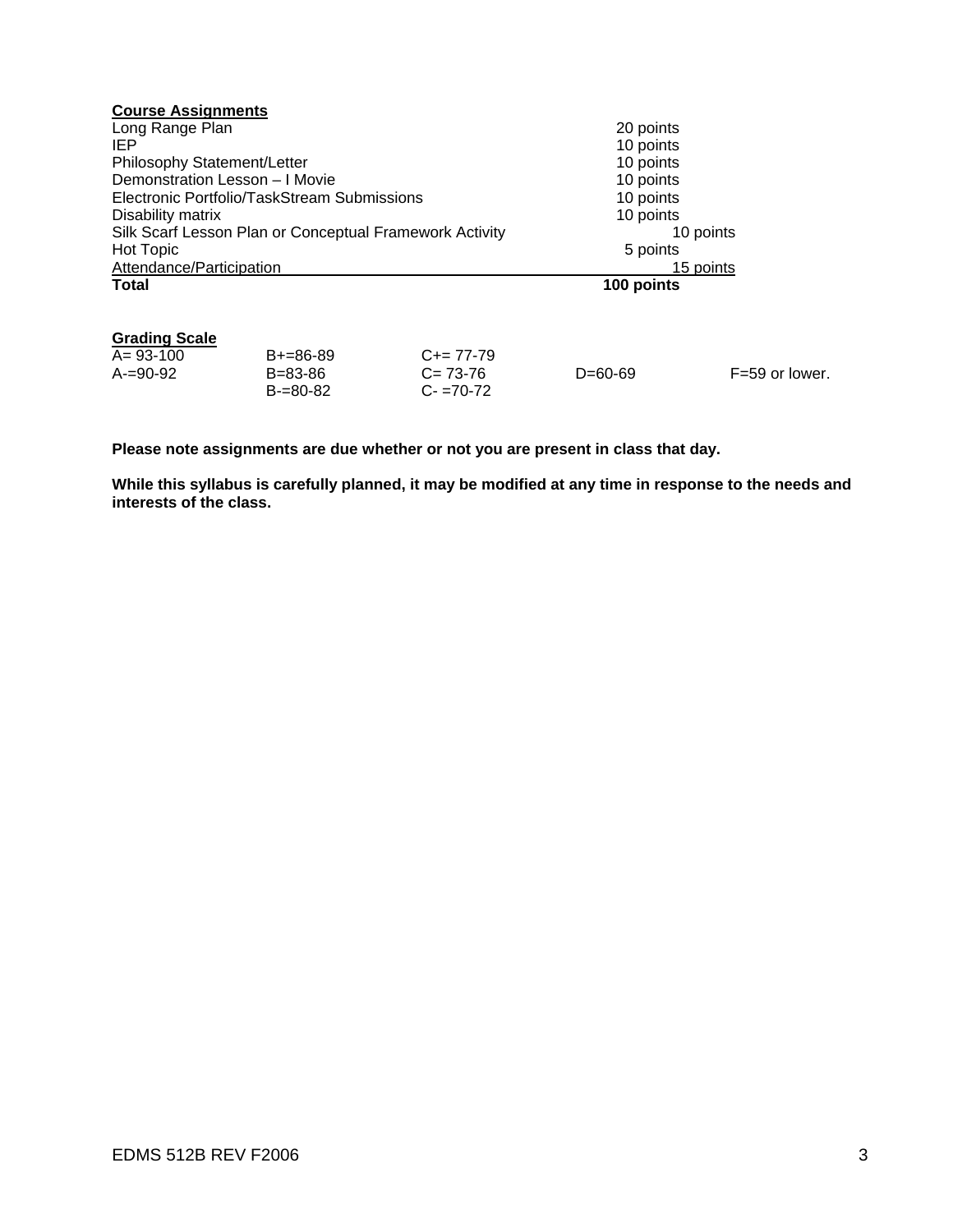# **CLAD Competencies**

| PART 1:                               | PART 2:<br><b>METHODOLOGY</b>     | PART 3:                               |
|---------------------------------------|-----------------------------------|---------------------------------------|
| <b>LANGUAGE STRUCTURE</b>             | OF BILINGUAL, ENGLISH             | <b>CULTURE AND</b>                    |
| <b>AND FIRST- AND SECOND-</b>         | <b>LANGUAGE DEVELOPMENT, AND</b>  | <b>CULTURAL DIVERSITY</b>             |
| <b>LANGUAGE DEVELOPMENT</b>           | <b>CONTENT INSTRUCTION</b>        |                                       |
|                                       |                                   |                                       |
| I. Language Structure and Use:        | 2. Theories and Methods of        | 3. The Nature of Culture              |
| Universals and Differences            | <b>Bilingual Education</b>        |                                       |
| (including the structure of English)  |                                   |                                       |
| A. The sound systems of language      | A. Foundations                    | A. Definitions of culture             |
| (phonology)                           |                                   |                                       |
| B. Word formation (morphology)        | B. Organizational models: What    | B. Perceptions of culture             |
|                                       | works for whom?                   |                                       |
| C. Syntax                             | C. Instructional strategies       | C. Intragroup differences (e.g.,      |
|                                       |                                   | ethnicity, race, generations, and     |
|                                       |                                   | micro-cultures)                       |
| D. Word meaning (semantics)           | II. Theories and Methods for      | D. Physical geography and its         |
|                                       | Instruction In and Through        | effects on culture                    |
|                                       | English                           |                                       |
|                                       | A. Teacher delivery for both      |                                       |
| E. Language in context                | English language development      | E. Cultural congruence                |
|                                       | and content instruction           |                                       |
| F. Written discourse                  | B. Approaches with a focus on     | II. Manifestations of Culture:        |
|                                       | English language development      | Learning About Students               |
| G. Oral discourse                     | C. Approaches with a focus on     | A. What teachers should learn         |
|                                       | content area instruction          | about their students                  |
|                                       | (specially designed academic      |                                       |
|                                       | instruction delivered in English) |                                       |
| H. Nonverbal communication            | D. Working with paraprofessionals | B. How teachers can learn about       |
|                                       |                                   | their students                        |
| II. Theories and Factors in First-    |                                   | C. How teachers can use what they     |
|                                       | III. Language and Content Area    |                                       |
| and Second-Language                   | Assessment                        | learn about their students            |
| Development                           |                                   | (culturally responsive pedagogy)      |
| A. Historical and current theories    |                                   |                                       |
| and models of language analysis       | A. Purpose                        | <b>III.</b> Cultural Context          |
| that have implications for            |                                   |                                       |
| second-language development           |                                   |                                       |
| and pedagogy                          |                                   |                                       |
| B. Psychological factors affecting    | B. Methods                        | A. Concepts of cultural contact       |
| first- and second-language            |                                   |                                       |
| development                           |                                   |                                       |
| C. Socio-cultural factors affecting   | C. State mandates                 | B. Stages of individual cultural      |
| first- and second-language            |                                   | contact                               |
| development                           |                                   |                                       |
| D. Pedagogical factors affecting      | D. Limitations of assessment      | C. The dynamics of prejudice          |
| first- and second-language            |                                   |                                       |
| development                           |                                   |                                       |
| E. Political factors affecting first- | E. Technical concepts             | D. Strategies for conflict resolution |
| and second-language                   |                                   |                                       |
| development                           |                                   |                                       |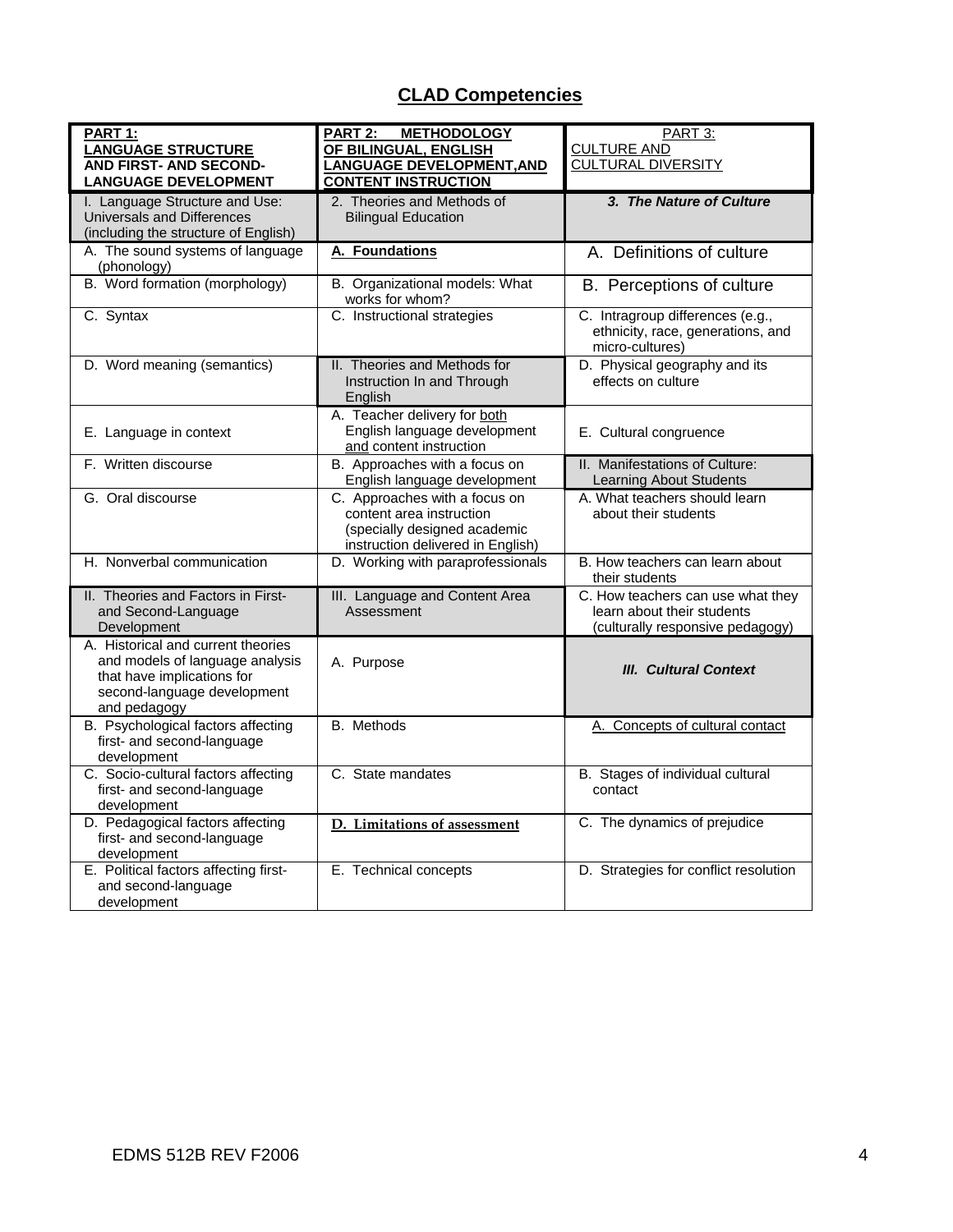# **Course Outline (Timeline Subject to Change pending "Teachable" Moments)**

| Date                             | Topic                                                                                                                                          | <b>Assignment and Required</b><br>Readings                                                                         |
|----------------------------------|------------------------------------------------------------------------------------------------------------------------------------------------|--------------------------------------------------------------------------------------------------------------------|
| Session 1<br>8/30                | Introduction/Course Overview Community<br><b>Building</b><br>Topics: Icebreaker, Syllabus, CSTPs,<br>Taskstream, Conceptual Framework Activity | <b>Assign Directors</b>                                                                                            |
| Session 2<br>9/9                 | Year Long Plan Introduction<br>Chapter - Hot Topic                                                                                             | <b>CR: Theme Three</b><br><b>Bring Content Standards</b>                                                           |
| Session 3<br>9/13                | <b>Introduction to Disability Matrix</b><br>Introduction to Demo Lesson and I Movie<br>Chapter - Hot Topic                                     | Choate: Chapter 2<br>Villa: Chapter 3<br><b>Meet in Computer Lab:</b>                                              |
| Session 4<br>9/20                | Preview IEP Assignment<br>Video - IEP<br>Intro to Philosophy Letter - Socratic Seminar                                                         | <b>WebCT: IEP Lecturette</b><br>Bring philosophy statement from EDUC 350                                           |
| Session 5<br>9/27<br>Online      | <b>Universal Design Process</b><br>View PowerPoint in WebCT - Bring any<br>questions to next class meeting                                     | CR: 511 Theme Three - Universal Design<br>Process<br>Disability Matrix DUE - Upload to WebCT                       |
| Session 6<br>10/4                | Assessing Reasoning<br><b>Begin Conceptual Framework Activity</b><br>Chapter - Hot Topic                                                       | CR: Theme Four                                                                                                     |
| Session 7<br>10/11               | <b>Connecting to Students</b><br>Finish Conceptual Framework Activity (In<br>class portion)<br>Chapter - Hot topic                             | <b>CR: Theme Two</b><br>Villa: Chapter 6                                                                           |
| Session 8<br>10/18               | <b>IEP Jigsaw</b><br>Year Long Plan Work Session                                                                                               | Long Range Planning Material<br><b>Core Content Standards</b><br><b>Disability Matrix</b>                          |
| Session 9<br>10/25               | Teacher as Professional: Reflective Practice<br>Case Analysis #1<br>Philosophy of Teaching - Jigsaw<br>Website - Hot Topic x 2                 | http://www.nbpts.org<br>http://www.iste.org<br>IEP Assignment DUE - Upload to WebCT                                |
| Session 10<br>11/1               | <b>Teacher Professionalism</b><br>Case Analysis # 2<br>Website - Hot Topic<br><b>Conceptual Framework Lesson Plan -</b><br><b>Presentation</b> | http://www.btsa.ca.gov<br>CR: Villa: Chapter 2<br>Conceptual Framework Lesson Plan DUE -<br><b>Upload to WebCT</b> |
| Session 11<br>11/8<br>Online     | <b>First Round - Electronic Portfolio</b><br><b>Submissions</b>                                                                                | TaskStream - Online submission -<br>http://www.taskstream.com                                                      |
| Session 12<br>11/15              | California Standards for the Teaching<br>Profession - how does it all fit together?<br><b>Guest Speaker</b><br>Website - Hot Topic             | http://www.cde.ca.gov/standards<br>Questions for Guest Speaker                                                     |
| Session 13<br>11/22<br><b>IS</b> | Year Long Plan - Revisit/revise in groups                                                                                                      | Final Philosophy Statement DUE -- Upload<br>to WebCT                                                               |
| Session 14<br>11/29              | Teacher Professionalism: Working in<br>partnership with parents<br>Case Analysis #3<br>Activity: 10 Things                                     |                                                                                                                    |
| Session 15<br>12/6               | Best Practices iMovie - Presentation Due<br>Reflection - What worked, what did not?                                                            | <b>Electronic Portfolio DUE - Taskstream</b><br>Long Range Plan DUE - Upload to WebCT<br><b>iMovie DVD Due</b>     |

**CR = Compiled Reader: Marion, Valadez, and Woo (2003).**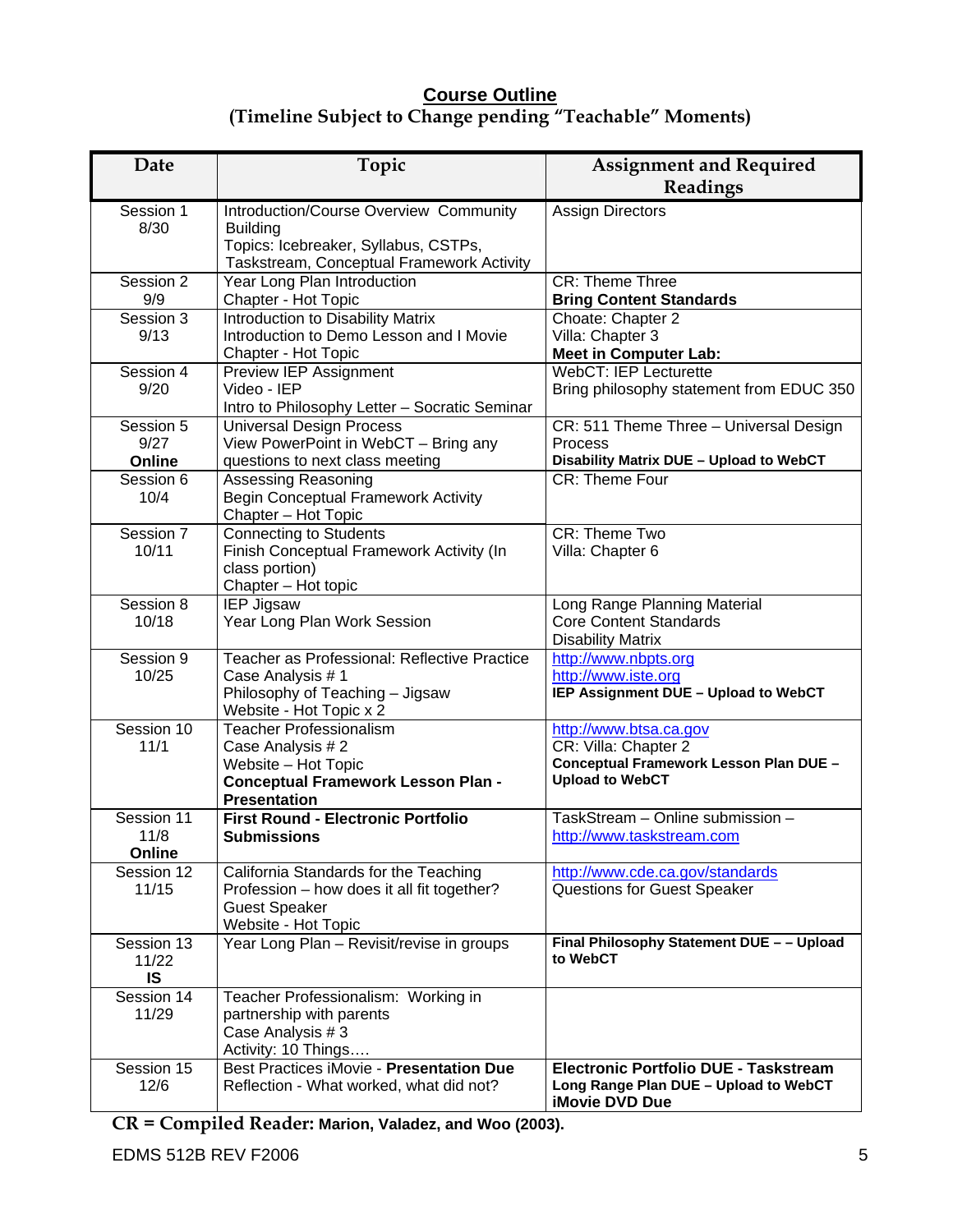# **Philosophy Statement/Letter Application 10 Points 10 Points**

Learner Objectives: Refinement of a personal philosophy/conceptual Framework of teaching and creation of letter of application

Assessment: Word processed philosophy of teaching statement letter

| Resource(s):   | Title and necessary information:                                                                                                                                                                                                 |
|----------------|----------------------------------------------------------------------------------------------------------------------------------------------------------------------------------------------------------------------------------|
| Textbook/pages | Villa, R. A. & Thousand, J. S. (1995). Creating an Inclusive School. Alexandria, VA:<br>Association for Supervision and Curriculum Development.<br>Chapters 1, 2, 3, & 7                                                         |
|                | Choate, J. (2000). Basic principles of inclusive instruction. In J.S. Choate (Ed.)<br>Successful inclusive teaching: Proven ways to detect and correct special needs $(3^{10}$<br>ed.) Boston: Allyn & Bacon.<br>Chapters 1 & 16 |

## **Task Guidelines for Conceptual Framework/Philosophy Statement/Letter of Application**

## **Introduction & Conclusion 2 points**

Tell the reader what you will be addressing in this letter.

- **Contextually describe the student populations you are prepared to teach (culture, language, gender, ability, and social economic status). You can refer to district, school and classroom experiences.**
- **How do your philosophy, management, and instructional approach create a democratic and socially just classroom?**
- **Why are you a strong candidate for this position?**
- **Why are you interested in this job?**

## **Your educational philosophy 1 point**

Identify you educational philosophy and describe what you believe about students as learners, the learning process, families as partners and how to meet student needs.

## **Your management approach 1 point 1 point 1 point 1 point 1 point**

Describe how you will create a supportive and positive learning environment for this diverse population of students to promote educational equity and positive intercultural relationships within the classroom and specify why these practices contribute to the creation of a democratic classroom. Use your personal experiences as an observer or student teacher to support your argument.

## **Your instructional approach in the set of the set of the set of the set of the set of the set of the set of the set of the set of the set of the set of the set of the set of the set of the set of the set of the set of the**

Describe the first and second language and special education challenges you anticipate the students in this class will face. In your response, reference theories of first and second language, inclusion strategies, and literacy development.

## **Your personal identity 3 points**

How do your own personal values and biases affect the teaching and learning of students? How does your identity and experiences influence how and why you want to teach?

## **Citations from at least two sources 1 point**

Honor work of others within paragraph writing:

One of the most valuable components I try to implement from Alfie Kohn's *Beyond Discipline* (1996) is his belief that individuals misbehave when their basic needs have not been met.

If you use a quote make sure you include the following: author, date, page of quote

## **Resume 1 point**

Include a professional resume addressing your education and teaching experiences.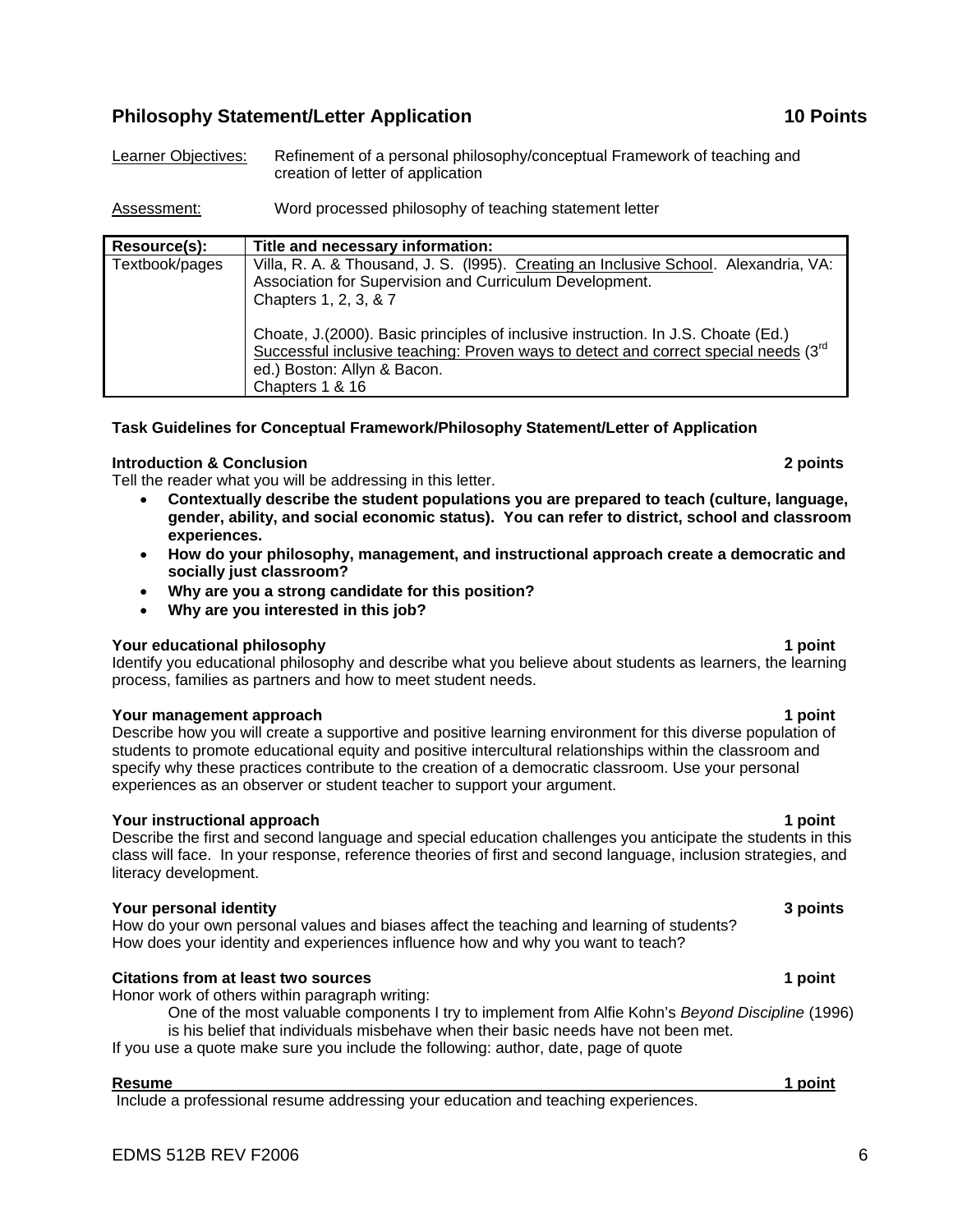| <b>Total</b> | / 10 points |
|--------------|-------------|
|--------------|-------------|

| <b>Disability Matrix</b> | <b>10 Points</b>                                                                |
|--------------------------|---------------------------------------------------------------------------------|
| Learner Obiectives:      | Knowledge of U.S. special education disability categories, accompanying learner |

characteristics, and needed supports for success in general education

Assessment: Students apply their knowledge of nondiscriminatory assessment, processes for making a child eligible for special education, and the teacher's role in developing IEPs by creating a matrix of disabilities. Written products and class discussions evidencing assessment above

| Resource(s):                       | Title and necessary information:                                                                                                                              |
|------------------------------------|---------------------------------------------------------------------------------------------------------------------------------------------------------------|
| Textbook<br>Chapters 2 & 15        | Choate, J.S. (2000) Successful inclusive teaching: Proven ways to detect and<br>correct special needs $(3^d$ ed.) Boston: Allyn & Bacon. (ISBN 0-205-30621-7) |
| <b>Online Course</b><br>Supplement | WebCT Disability Data Resources                                                                                                                               |

## **Task Guidelines for the Disability matrix - Overview**

Students will be put into "Master" groups and assigned a disability which they will research, then apply their knowledge of the categories of disability recognized by the Individuals with Disabilities Education Act (IDEA). Once the student has addressed 1-7 below, he/she will be merged with other students to make up a group comprising the 13 categories. The large groups will then jigsaw their information where students will have an opportunity to ask questions and offer suggestions. Finally, one student will merge all work (received electronically) into one document. (This will be worth 1 extra credit point). Note: All contributors' names MUST be on document with the organizer bolded for credit.

- 1. The name of the handicapping condition
- 2. A brief description of the learning and/or social behaviors associated with the disability
- 3. One assessment appropriate to use to determine the presence or degree of the disability
- 4. One typical adaptation/modification in **curriculum, materials, goals (content)**
- 5. One typical adaptation/modification in **classroom environment (process)**
- 6. One typical adaptation/modification in **teaching practices (process)**
- 7. One typical adaptation/modification in **assessments** required of the student **(product)**

*Suggestion: Consider using the landscape paper layout (File>Paper Size>Orientation: click Landscape), and having only 3 or 4 categories listed per page. This will give you adequate space to include all of the dimensions listed above.*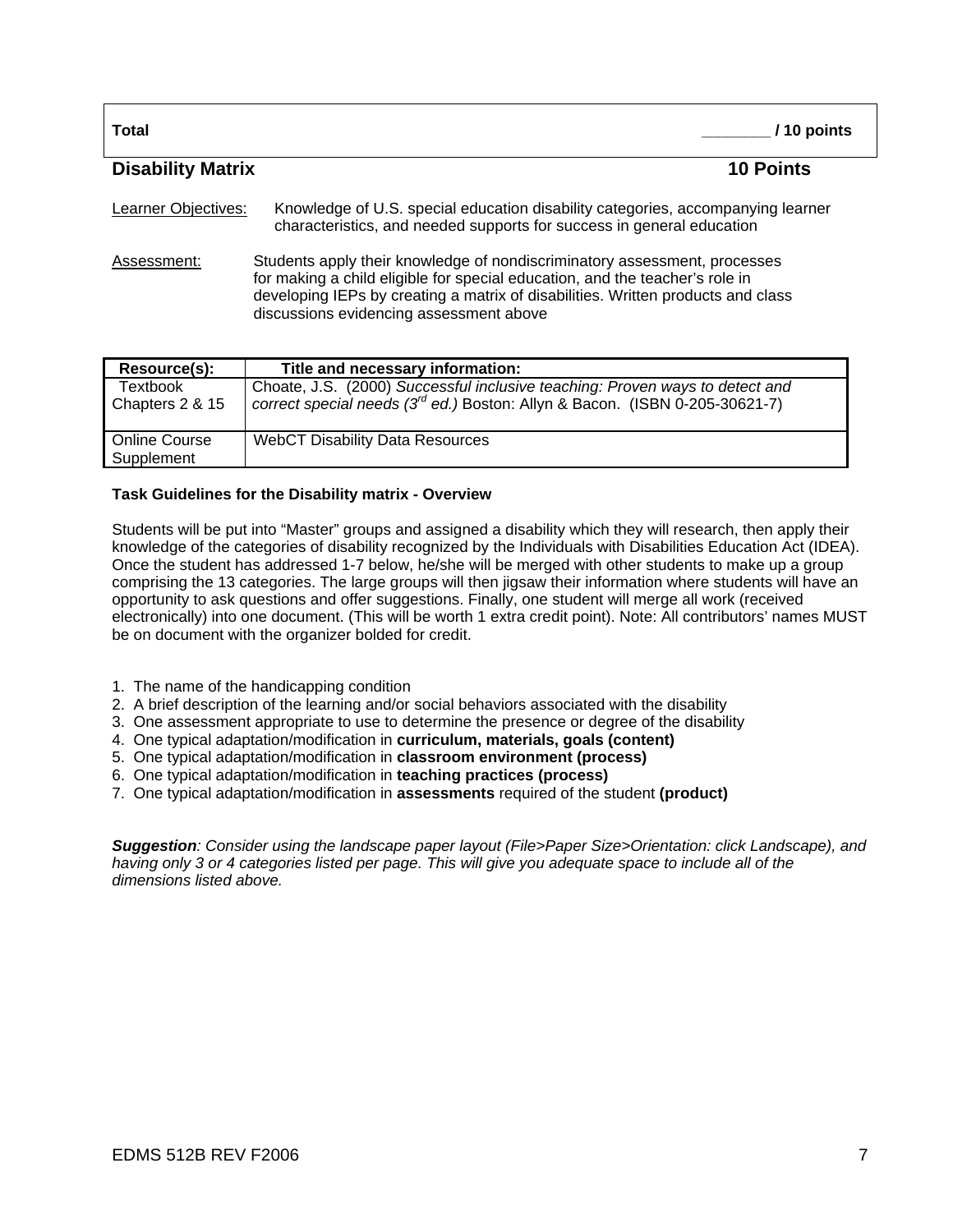# **Disability Characteristics Matrix Expectations**

| <b>Element</b>                                                  | <b>Expectations</b>                                                                                                                  |
|-----------------------------------------------------------------|--------------------------------------------------------------------------------------------------------------------------------------|
| Description of<br>disability<br>categories under<br><b>IDEA</b> | Detailed description<br>of characteristics,<br>incidence, and<br>educational<br>implications for each<br>of the 13 categories        |
| Assessment                                                      | Detailed description<br>of formal and<br>informal assessment<br>procedures used to<br>determine<br>presence/degree of<br>disability. |
| Curriculum<br>Modification                                      | <b>Modification in</b><br>content (curriculum,<br>materials or goals)<br>for each disability<br>named                                |
| Classroom<br>Environment<br>Modification                        | <b>Modification in</b><br>classroom<br>environment for each<br>disability named                                                      |
| Process<br>Modification                                         | Modification in<br>teaching<br>practice/process<br>assessment for each<br>disability named                                           |
| Assessment<br>Modification                                      | <b>Modification in</b><br>learning product<br>assessment for each<br>disability named                                                |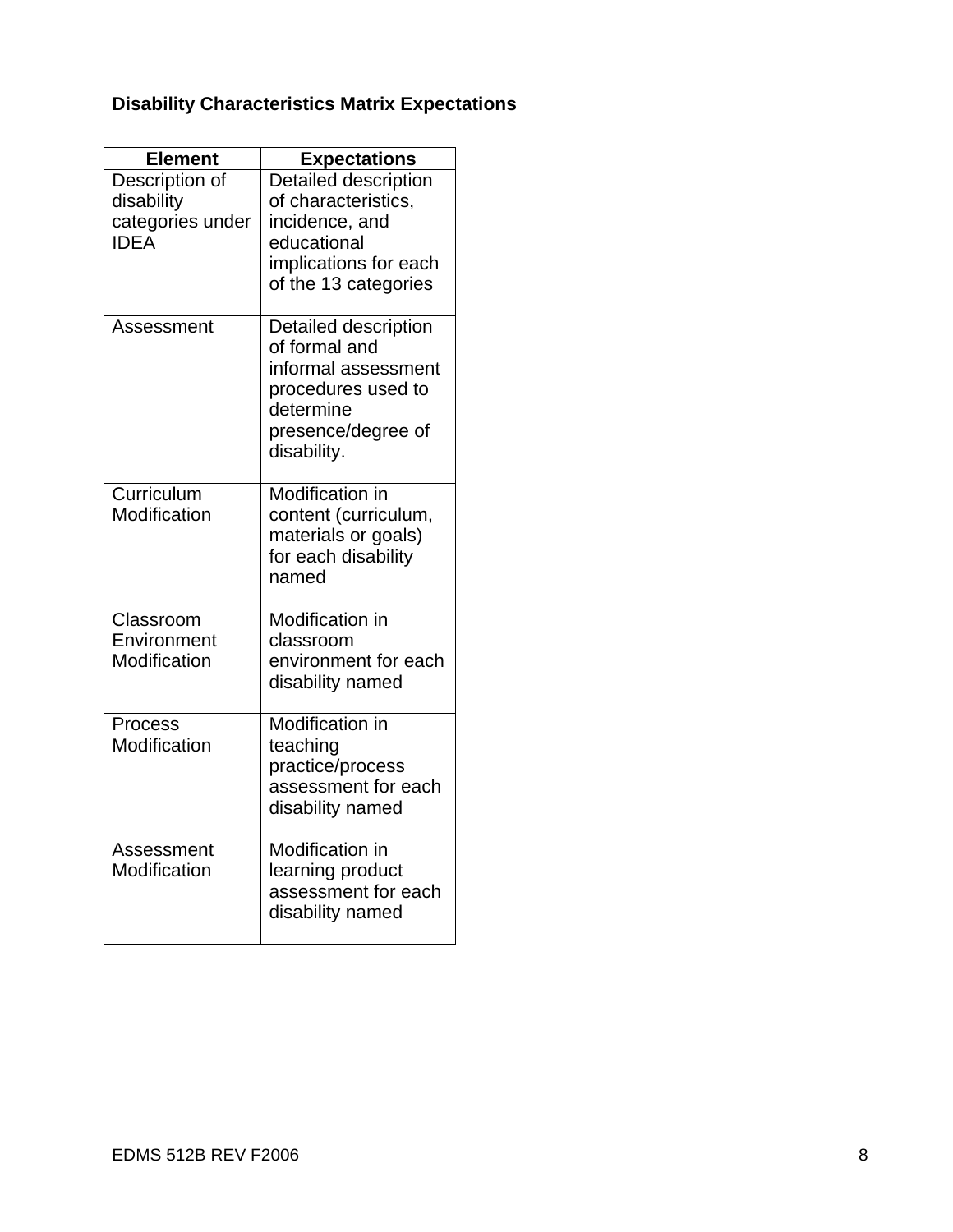## **The IEP Process 10 Points**

| <b>Learner Outcomes:</b> | Knowledge of nondiscriminatory assessment, processes for making a child   |
|--------------------------|---------------------------------------------------------------------------|
|                          | eligible for special education, and the teacher's role in developing IEPs |

Assessment: Students apply their knowledge of nondiscriminatory assessment, processes for making a child eligible for special education, and the teacher's role in developing IEP by

> 1) Creating their own "Best Practices in the IEP Process Checklist" and use the checklist to assess the IEP process employed in the student's school;

- 2) Creating a resource list of the special education and related services personnel in the school and in the school district upon whom they can call.
- 3) Evaluating the assessment process in their school relative to assessment team member responsibilities, identifying learnings about the school's assessment processes and suggestions for improvement, if appropriate.
- 4) Evaluating an IEP meeting in terms of team communication, creative problem solving, and family centeredness.

| Resource(s):                   | Title and necessary information:                                                                                                                                                                                                                                                                     |
|--------------------------------|------------------------------------------------------------------------------------------------------------------------------------------------------------------------------------------------------------------------------------------------------------------------------------------------------|
| Textbook/pages                 | Gable, R.A. and Hendrickson, J.M. (2000). Teaching all the students: A mandate for<br>educators. In J.S. Choate (Ed.) Successful inclusive teaching: Proven ways to<br>detect and correct special needs (3 <sup>rd</sup> ed.), pp 1-17. Boston: Allyn & Bacon. (ISBN<br>$0-205-30621-7$<br>Chapter 1 |
| Supplemental Print<br>Material | Lecturette by Jacqueline Thousand, Professor, CSUSM, College of Education. In<br>WebCT                                                                                                                                                                                                               |
| Video/segment                  | Video Segment # 2 "Working Together: The IEP The Inclusion Series (1998)<br>Weland Prods/KCET and Allyn & Bacon. (ISBN 0-205-29111-2)                                                                                                                                                                |
| Internet Site(s)               | www.dssc.org/frc/frcl.htm<br>This Federal Resource Center for Special Education site provides general<br>information about and news pertaining to special education as well as special<br>technical assistance information.                                                                          |
|                                | www.ed.gov/offices/OSERS/IDEA<br>This OSERS IDEA Home Page site provides a detailed explanation of IDEA.                                                                                                                                                                                             |
|                                | www.pitsco.com/pitsco/specialed.html<br>This Pitsco's Launch site to special education resources links you to many useful<br>special education and disability related sites.                                                                                                                         |
|                                | www.hood.edu/seri/serihome.htm<br>This Special Education Resources on the Internet site is a collection of internet-<br>accessible information resources of interest to those involved in fields related to<br>special education.                                                                    |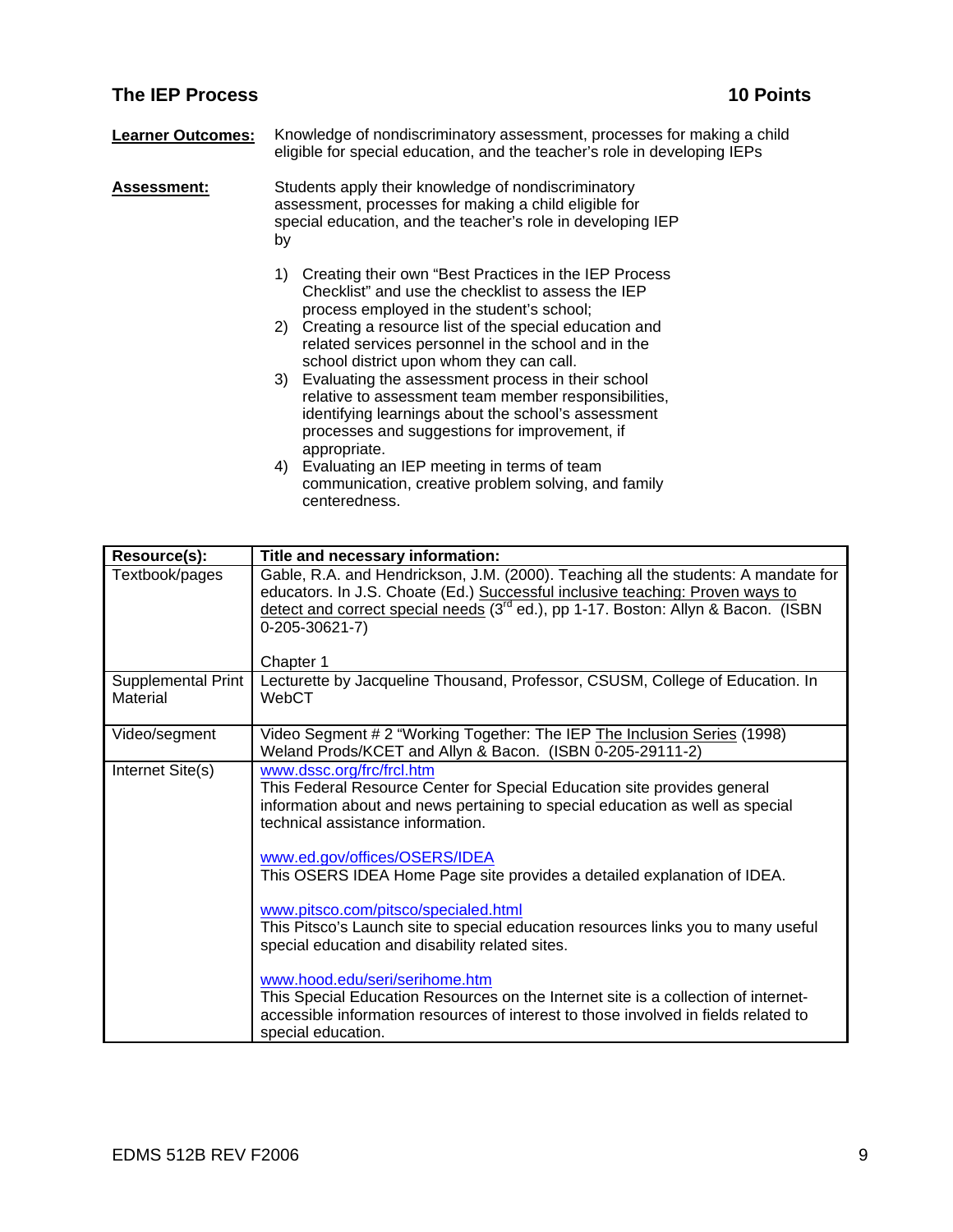## **Task Guidelines for the IEP Process - Overview**

Today's teachers will have students with identifiable disabilities in their classrooms. When the Student Study Team (SST) process is not satisfactory, a recommendation for the development of an Individual Education Program (IEP) may be the next step.

When developing an IEP, the following four questions should be addressed:

- 1. Who are all of the special education and related service personnel who can be called upon for support in the school and in the school district?
- 2. How does the school staff ensure that students receive nondiscriminatory evaluations and appropriate educational experiences?
- 3. Does the school's specific IEP meeting format address the following:
	- *Breadth of assessment*  More than one test must be used as the basis of evaluation Assess all areas related to the suspected disability
	- *Administration of assessment*  Select and administer nondiscriminatory racial and ethnic assessments Use trained personnel to administer assessments
	- *Timing of assessment*  Nondiscriminatory evaluation must occur before initial placement into or out of special education Reevaluation occurs every three years or more frequently, if conditions warrant or parents/guardians, or teacher request
	- *Parental/Guardian notification and consent*  Parents/guardians must be fully informed and consent to having their child assessed Consent for evaluation is not consent for placement into special education; separate consent is required for consent
	- Interpretation of assessment results must consider a variety of sources.
- 4. What does the school's specific IEP look like? Does it include and/or address the following:
	- The student's present level of educational performance, including how the disability affects the educational experience;
	- Measurable annual goals and short-term objectives;
	- The special education accommodations, related services, and other ways support will be provided to ensure the student's success;
	- The extent to which the student will participate with students who do not have disabilities in the general education and extracurricular activities;
	- Individual modifications if the student participates in standardized assessments, and explanation s for when the student does not participate in such assessments
	- The projected start date, frequency, location, and duration of modifications;
	- Brief discussion of how the student's progress towards annual goals will be assessed.

## **Application Activities**

## **In-Class Video Viewing and Analysis**

View the video Segment # 2 "Working Together: The IEP" from The Inclusion Series (1998) Weland Prods/KCET and Allyn & Bacon. As you view the video, jot down notes regarding what is presented as (and what you perceive as) "best practices" or "great tips" in IEP development and implementation.

After viewing the segment, take your notes from the lecturette and the video viewing and create your own "Best Practices in the IEP Process Checklist." It is beneficial to do this in collaborative teams in and/or out of class. You will use this checklist later in an actual IEP meeting.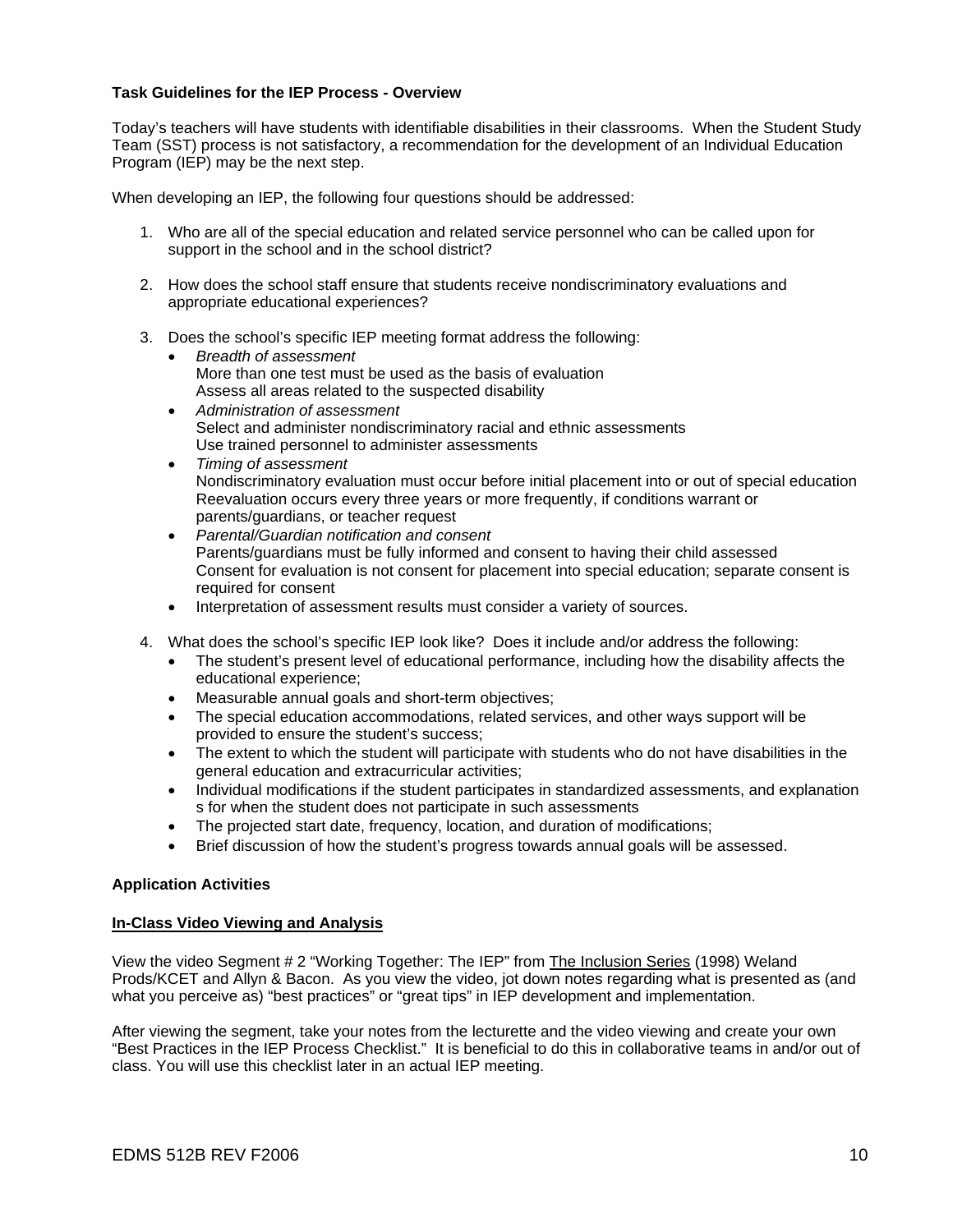## **School-Based Activities**

Can you provide complete and accurate responses to the following four questions? If so, you should have your special education credential! If not, interview your school's special education support personnel or get the information you need to answer the questions from reference materials, web sites, and so forth.

**Question #1**: Who are all of the special education and related services personnel who I can call upon for support in this school and in the school district?

**Action**: Make a list of the roles, names, responsibilities, and ways in which to contact these resources. Keep this list in your top desk drawer or in you day planner.

**Question #2:** How does our school staff ensure that the responsibilities of the assessment team outlined in the lecturette occur?

**Action**: **1)** Create a "Best Practice Checklist" based on the IEP video watched in class. **2)** Interview one of your special education support personnel. Ask how the assessment process in your school ensures that each of the responsibilities of a student's evaluation team is fulfilled. Ask Interviewee to review your checklist and provide feedback. Take notes and write a one to two-paged summary of what you learned about your school's assessment process, include suggestions for improvement, if appropriate.

**Question #3**: What does my School's IEP look like and does it include all of the components identified as required in the lecturette?

**Action:** Have your special education support persons give you the latest IEP form, if you have no students eligible for special education in your classroom (could that possibly happen?). If you have one or more students with an IEP in your classroom (a sure bet), get one of the IEPs, preferably one of the more complex IEPs. In either case, once you have an IEP in hand, locate all of the component parts required of an IEP.

**Question #4**: What does an IEP meeting feel like? How well are "best practices" for IEP team meetings being practiced in my school?

**Action:** Attend an IEP meeting of a student who is not in your classroom. Your role is that of non-participant observer. While observing use your own "Best Practices in the IEP Process Checklist," to assess the presence or absence of best practices being practiced during the meeting. Write a one to two-paged reflection that focuses upon ways in which to optimize IEP team communication, creative problem solving, and family centeredness. If you cannot find an IEP meeting of a colleague to attend, complete the checklist while watching the IEP video located in the library and write a one to two page reflection on what you saw.

## **Extension Activities**

Expand your knowledge of special education and your role in the special education referral and implementation process by visiting the following comprehensive web sites.

#### www.dssc.org/frc/frcl.htm

This Federal Resource Center for Special Education site provides general information about and news pertaining to special education as well as special technical assistance information.

#### www.ed.gov/offices/OSERS/IDEA

This OSERS IDEA Home Page site provides a detailed explanation of IDEA.

#### www.pitsco.com/pitsco/specialed.html

This Pitsco's Launch site to special education resources links you to many useful special education and disability related sites.

#### www.hood.edu/seri/serihome.htm

This Special Education Resources on the Internet site is a collection of internet-accessible information resources of interest to those involved in fields related to special education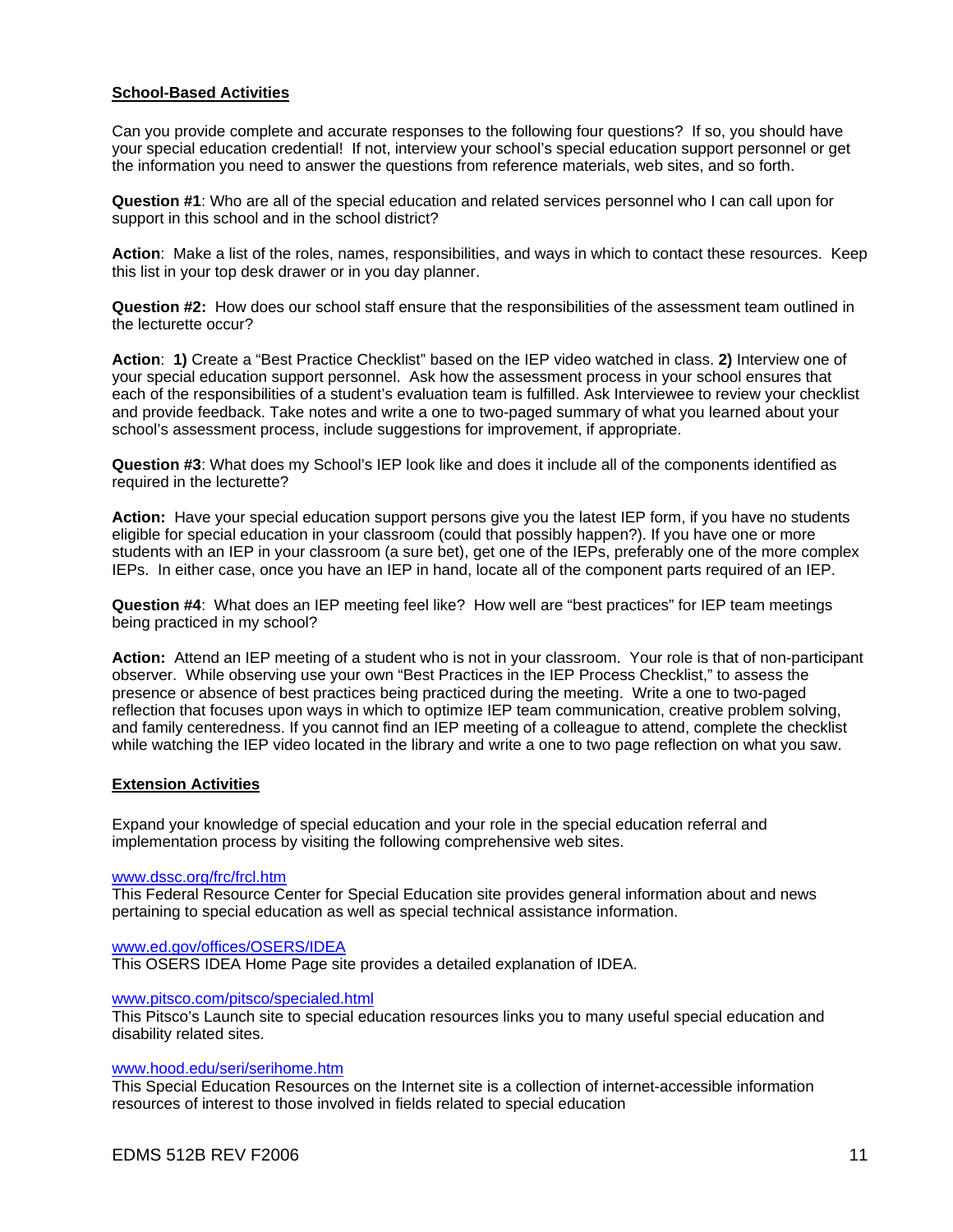| Points |  |
|--------|--|
|        |  |

|                                                                                        | 1. Create you own "Best Practices in the IEP Checklist" (group)                                                                               | (2 points) |  |
|----------------------------------------------------------------------------------------|-----------------------------------------------------------------------------------------------------------------------------------------------|------------|--|
| Ex:                                                                                    | ______ focused on student strength<br>______ sample of student weakness presented<br>student involved                                         |            |  |
| 2. Resource List/Grid (group)                                                          | name, role, phone number list (s)<br>responsibilities (1-2 sentences)                                                                         | (2 points) |  |
| 3. Interview<br>- interview                                                            | with a professional (group)                                                                                                                   | (2 points) |  |
|                                                                                        | - 1-2 page reflection/summary<br>- overview of what the interviewee said<br>- what did you learn?<br>- feedback on "Best Practices" Checklist |            |  |
|                                                                                        | 4. IEP Forms - Blank or completed<br>(group)                                                                                                  | (2 points) |  |
|                                                                                        |                                                                                                                                               |            |  |
| 5. Evaluation of an IEP (or video)<br>- use checklist and reflect<br>- 1 -2 page paper | (individual)                                                                                                                                  | (2 points) |  |

**Total Points:**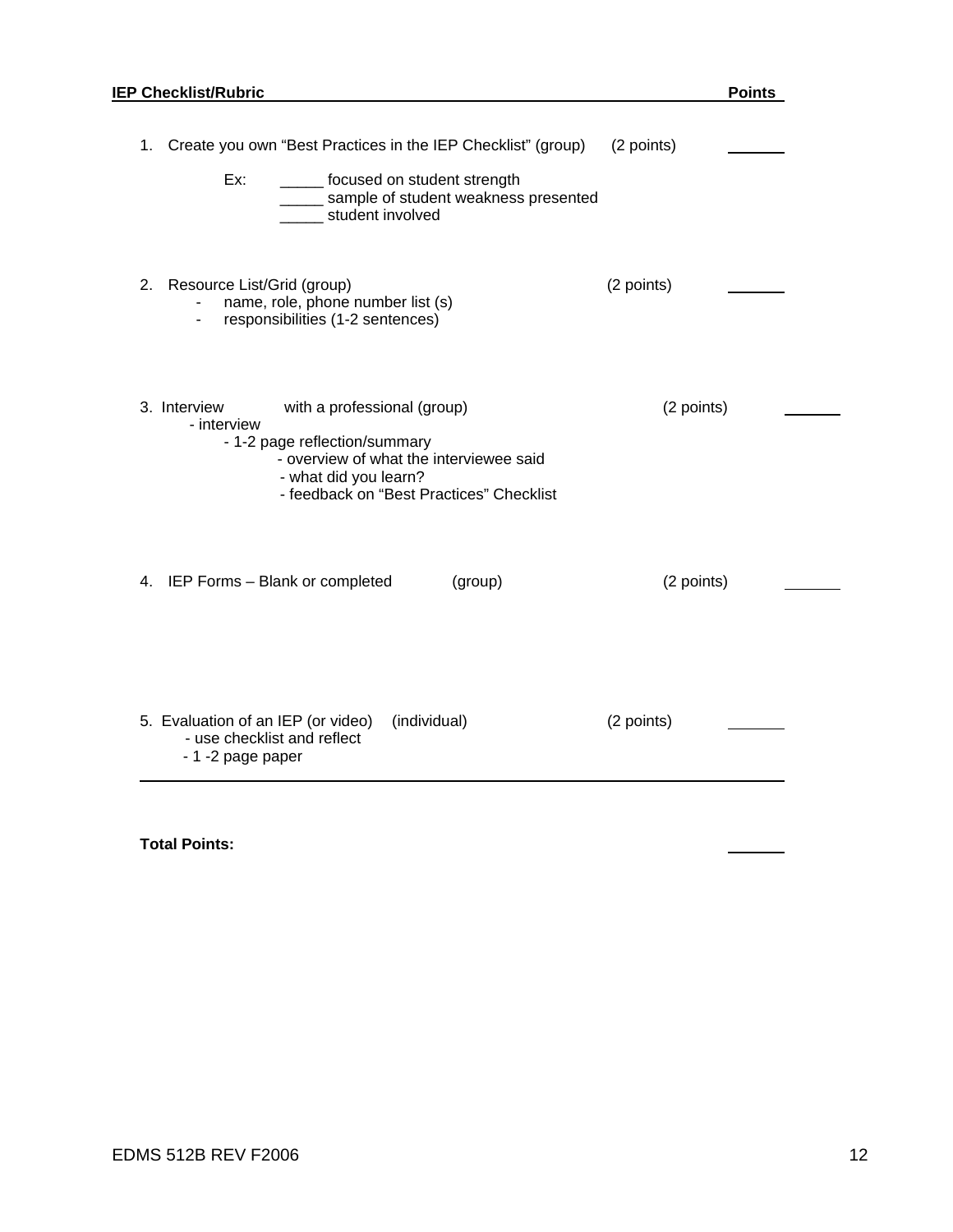# **Long Range Planning Calendar Grid Assignment 20 points**

.

**Learner Objectives:** The student will plan a three month long calendar for an elementary classroom.

**Assessment:** The student will write a three month plan for an elementary classroom that incorporates the following elements:

- language arts lessons
- science lessons
- art lessons
- social science lessons
- a field trip
- assemblies and special programs (DARE, etc.)
- assessments
- multiple intelligence strategies
- differentiation strategies
- technology for student use
- technology for teacher use in instruction
- technology for assessment (electronic grade books, rubrics, etc.)

The calendar will integrate a schedule of events from "real" schools. The student will also write our plans for differentiated instruction and special needs instruction.

**Preparation:** Before beginning assignment teacher candidates read the following resources and demonstrate the ability to complete the prerequisite skills.

| <b>Resources</b>  | Title and necessary information:                                                                                                                                                                                                                          |
|-------------------|-----------------------------------------------------------------------------------------------------------------------------------------------------------------------------------------------------------------------------------------------------------|
| Textbook/chapters | Choate, J. S. (2000) Sucessful inclusive teaching (3 <sup>rd</sup> ed.). Needham, MA: Allyn &                                                                                                                                                             |
|                   | Bacon. Chapters16                                                                                                                                                                                                                                         |
|                   | Villa, Richard, & Thousand, Jacquelyn. (1995). Creating and inclusive school.                                                                                                                                                                             |
|                   | Alexandria, VA: ASCD. Chapters 6 & 7                                                                                                                                                                                                                      |
| Internet Site(s)  | Tomlinson, Carol Ann. (1999). The Differentiated Classroom: Responding to the<br>needs of all learners. Alexandria, VA: Association for Supervision and Curriculum<br>Development. ISBN # 0-87120-342-1 (Available free through CSUSM ebooks<br>library.) |
|                   | ELD Standards - http://www.cde.ca.gov/re/pn/fd/documents/englangdev-stnd.pdf                                                                                                                                                                              |
|                   | <b>COE Lesson Format form CSUSM website</b>                                                                                                                                                                                                               |

## **Prerequisite skills:**

- Teacher candidates can create appropriate technology applications for use in instruction and assessment,
- Teacher candidates are able to develop a schedule and course activities,
- Teacher candidates are able to create curriculum and instruction based on content, process, and product as define by Carol Ann Tomlinson (1999).
- Teacher candidates are able to use information about students' readiness range (skills, reading, thinking & information), learning profiles, interests, talents, and culture to differentiate curriculum and instruction (Tomlinson, 1999).
- Teacher candidates are able to identify strategies to meet the needs o
	- o Students learning English (including differentiation for Beginning, Intermediate, and Advanced levels)
	- o Student that are accelerated learners as referred to by Piergangelo & Giuliani (2001)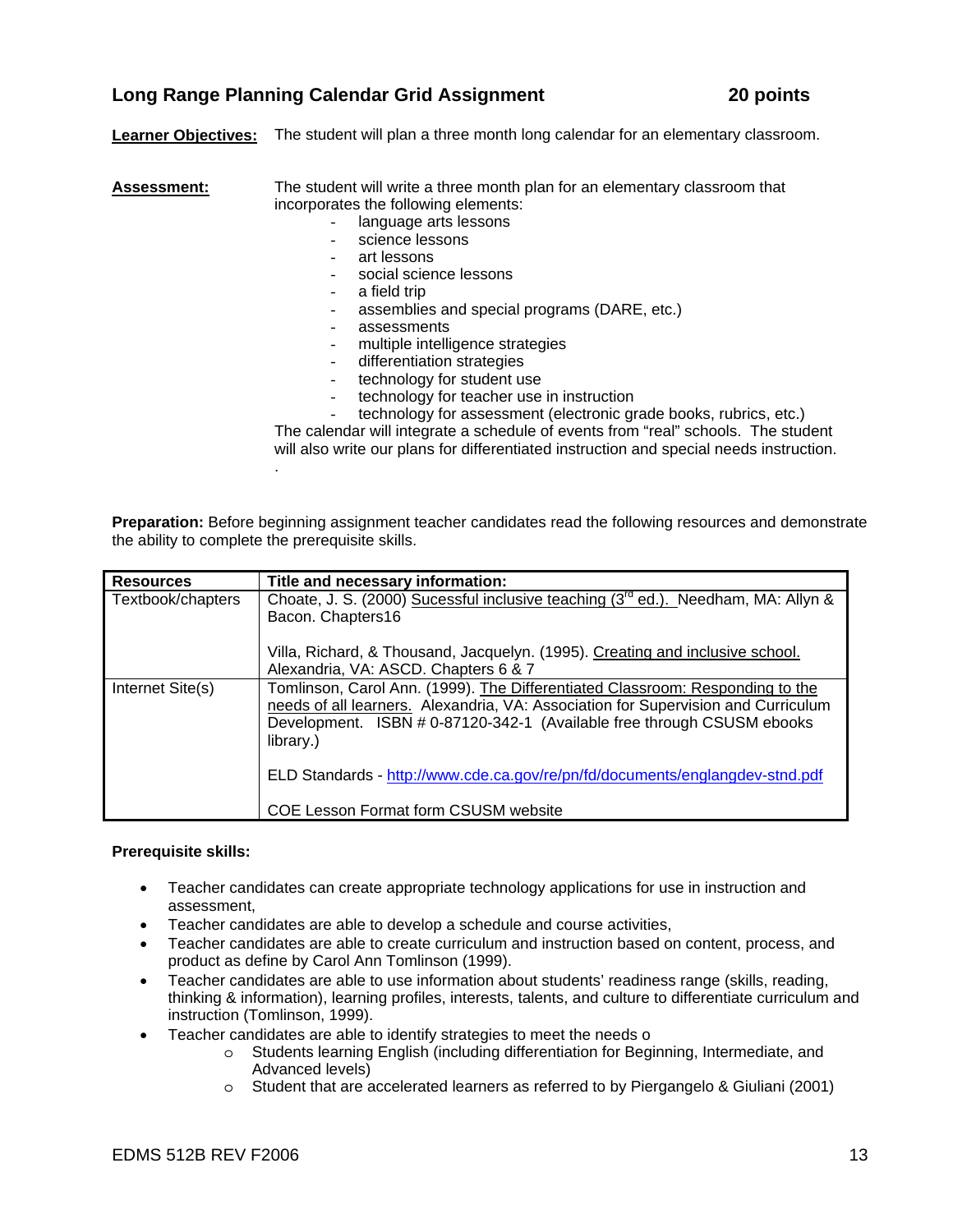## **Task Guidelines for Three Month Planning Calendar**

**Step One**: You will create a own three month plan for this assignment. On the assigned day, bring the following artifacts to complete your assignment: a school calendar from your observation placement, a calendar grid or published planning book, and your social science and science unit plans.

**Step Two**: On the assigned day you be will completing your three month plan with the assistance of the instructor a group of three to four members. Referring to your school calendar, you will first need to block out times in your plan book for holidays, assemblies, special programs, in-service days, etc. You will then plan your curriculum into manageable blocks of time in your calendar grid or lesson plan book. The amount of time you select to cover the various content areas is dependant upon your district and/or school standards. For example, if your district mandates two hours of language arts instruction per day you must plan accordingly. You will need to provide evidence of these criteria in your finished calendar grid.

 Your plan will necessarily be an integrated plan that uses Universal Design and Backward Design principles. That is to say, it will be necessary to teach science and social science throughout the day as part of your literacy instruction. Also, be sure to include assignments in all of the content areas, i.e. science, art, social studies.

 You will write out all of the California state standards you will cover during the three months. Place these standards in a easily visible way so that anyone will see them. Standards should be organized using "themes" or "big ideas" Your plan must also include multiple intelligence strategies for special needs and second language students as part of differentiated instruction.

## **Checklist for Three Month Plan**

- A copy of the district/school calendar (photocopies are fine)
- \_\_\_\_Clearly written California state standards addressed in unit
- \_\_\_\_A description of your classroom context- student population, grade level, local community, etc.
- Stated "Themes" or "Big Picture" for the unit
- \_\_\_\_Strategies for special needs students (at least three)
- \_\_\_\_Strategies for second language learners (at least three)
- **\_\_\_\_\_Strategies for multiple intelligences**
- \_\_\_\_A planning grid (to Include)
	- Blocked out holidays, assemblies, special programs, inservices, minimum days, etc.
	- Integrated 3 month Social Studies Plan (or applicable content area)
	- Integrated 3 month Math Plan (or applicable content area)
	- \_\_\_\_Embedded Art lessons (standards based)
	- Embedded technology for student use
	- \_\_\_\_Embedded technology for teacher use in instruction
	- Technology for assessment (electronic grade book, rubrics, etc.)
	- \_\_\_\_Field Trip
	- \_\_\_\_Assessments (formative and summative)

## EDMS 512B REV F2006 14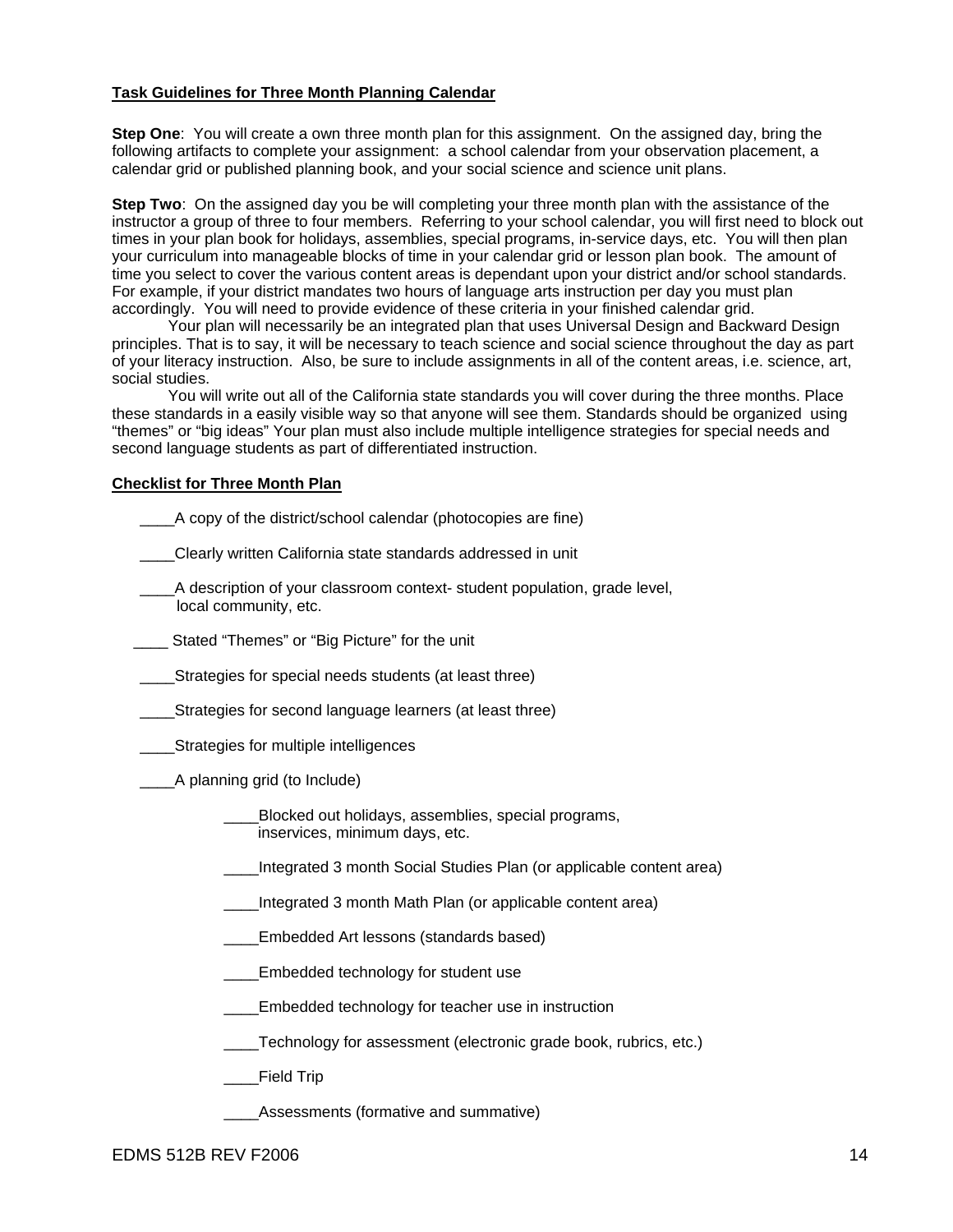Note: All components are to be typed. How you organize your planning grid is a matter of style. If you have questions about formats discuss them with your instructor.

## **Lesson Demonstration – "Best Practices for Social Justice" iMovie 10 Points**

**Learner Outcomes:** Create a "Best Practices for Social Justice" video based on lessons you taught during your student teaching placement and other exemplars of good teaching you have witnessed which work towards social justice.

**Assessment:** Completed I Movie on your "Best Practices for Social Justice" and presentation.

**Preparation-** Carefully select the strategies you wish to present and create the I Movie.

## **Process**

Small groups will work together to create a 3-5 minute "Best Practices for Social Justice" video using I Movie. There will be several technology requirements which must be included for a passing grade. These components include but are not limited to: downloading images from the Internet, using digital video and uploading DV into I Movie, scanning and editing photos, using I Movie as an editing tool to create the video. Topics must be pertinent to today's issues and creativity is strongly encouraged. There will be class time to instruct on the process, but access to a Mac computer outside of class will be necessary. A tentative timeline follows:

| <b>ACTIVITIES</b>                     | <b>TIMELINE</b> |
|---------------------------------------|-----------------|
| 1) Download/scan photos               | Week 2          |
| 2) Interview expert written/videotape | Weeks3-4        |
| 3) Video editing using I movie        | Weeks 8         |
| 5) Video duplication                  | Week 12         |
|                                       |                 |

## **At your presentation, you will be required to turn in a 1-2 page written response to the following:**

- Explain why you chose your strategies and why they are considered "Best Practices for Social Justice."
- To what extent did the group as a whole achieve the goals of the assignment?
- What was your greatest challenge working with the topic of social justice?
- What was your greatest reward working with the topic of social justice?
- How do you now define social justice?
- How will you make social justice visible in your future classroom?
- What might you do differently to improve the video?
- How will you use the iMovie activity in your future classroom?
- What is your overall feeling about this assignment?

# **Hot Topics in Education 5 Points**

A group of students will report briefly to the class a current event related to assigned text. The articles can cover any subject area or grade level as long as it is applicable to the readings. Each member of the group will responsible for finding one article. From the articles chosen, the group will choose one to present to the class. **PLEASE be creative and have us do something!!!** Articles can be obtained from educational journals, magazines, local newspapers, and the Internet. **You do not have to write a report for this assignment**. However, each student will need to provide the professor with a copy of the article they chose with your name printed or typed on it for purposes of grading. **A 1 page overview of chapter is to be distributed to class at time of presentation.**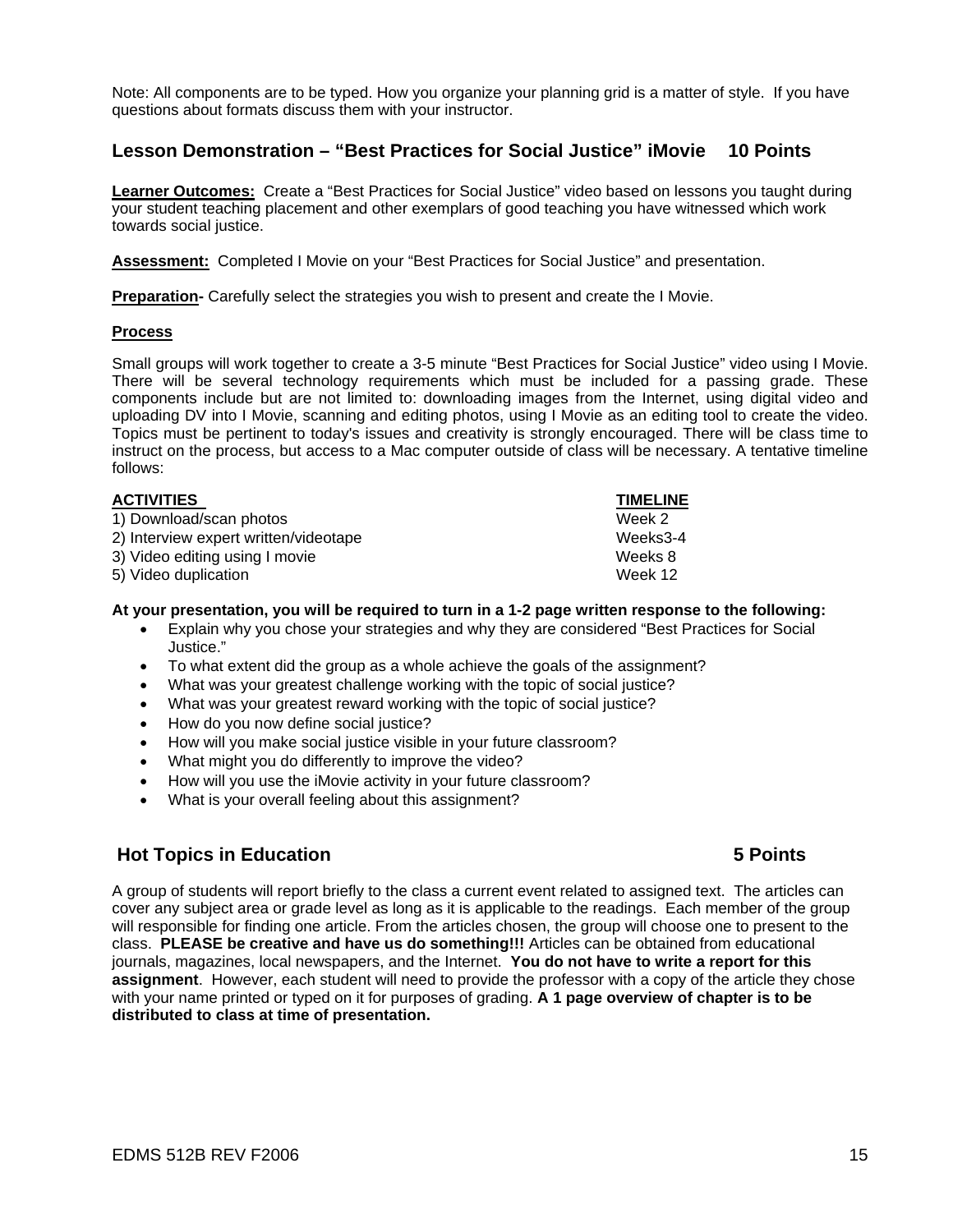# **Silk Scarf Lesson Plan or Conceptual Framework Overview 10 Points**

A group of students will create a lesson plan loosely based on the scarf painting activity or the conceptual framework activity (depending on instructor) done in class. You are encouraged to be creative and innovative. The actual project should act as a spring board for original ideas. Use the lesson plan format provided in EDMS 511.

# **Electronic Portfolio - TaskStream 10 points 10 points**

**Learner Objectives:** Knowledge and skill in creating an electronic portfolio.

**Assessment:** Teacher candidates apply what they have learned from the required assignments to the TPE's designated in a cogent, first person reflection in TaskStream.

> Teacher candidates will include all necessary components in their final submission of the electronic portfolio.

| Resource(s):     | Title and necessary information:                                                                                                                                                                               |
|------------------|----------------------------------------------------------------------------------------------------------------------------------------------------------------------------------------------------------------|
| Internet Site(s) | http://lynx.csusm.edu/coe/eportfolio/index.asp<br>This will take you to the CSUSM COE website where you can get help with how to<br>create your electronic portfolio and information on the required elements. |
|                  | http://www.taskstream.com<br>This is the TaskStream home page where you will register for Taskstream and<br>return to when working on your electronic portfolio.                                               |

## **Task Guidelines for Taskstream**

The purpose of the portfolio is to assess how well you meet the TPEs. Although all the artifacts you place (more than 1 per TPE) in your portfolio have been assessed/graded by your professors, it is not clear if you have a thorough understanding of the TPEs and can make the connection between the assignments completed in class with the teaching you have experienced and the TPEs. Your task to write a cogent reflective essay for each TPE on how the artifacts you have chosen provide evidence that shows you have demonstrated meeting each TPE. Each narrative must include a: a) description b) analysis and c) reflection.

**Responses to TPE's 6d, 9, and 14:** It is important to recognize that the TPEs are threaded throughout the credential program, as a whole, and are addressed multiple times in each course. Even though we are referencing and seeking to understand many TPEs in this course, you are specifically responsible for writing a response for TPE **6d, 9, and 14** in the Task Stream Electronic Portfolio.

Each assigned response will relate to course assignments, discussions, and/or readings that provide a deeper understanding of the specified TPE. As you write, the goal is to describe your learning as it relates to the TPE, to analyze artifacts (assignments) and explain how they are evidence of your learning, and to reflect on the significance of your learning (the "so what") and where you need to go next related to the TPE. A four paragraph structure will help you develop your response:

1<sup>st</sup> paragraph: Introduction to your response that uses the words of the TPE. DO NOT restate the TPE; instead, introduce your reader to the focus of your response as it relates to the TPE. This is basically an extended thesis statement related to the TPE.